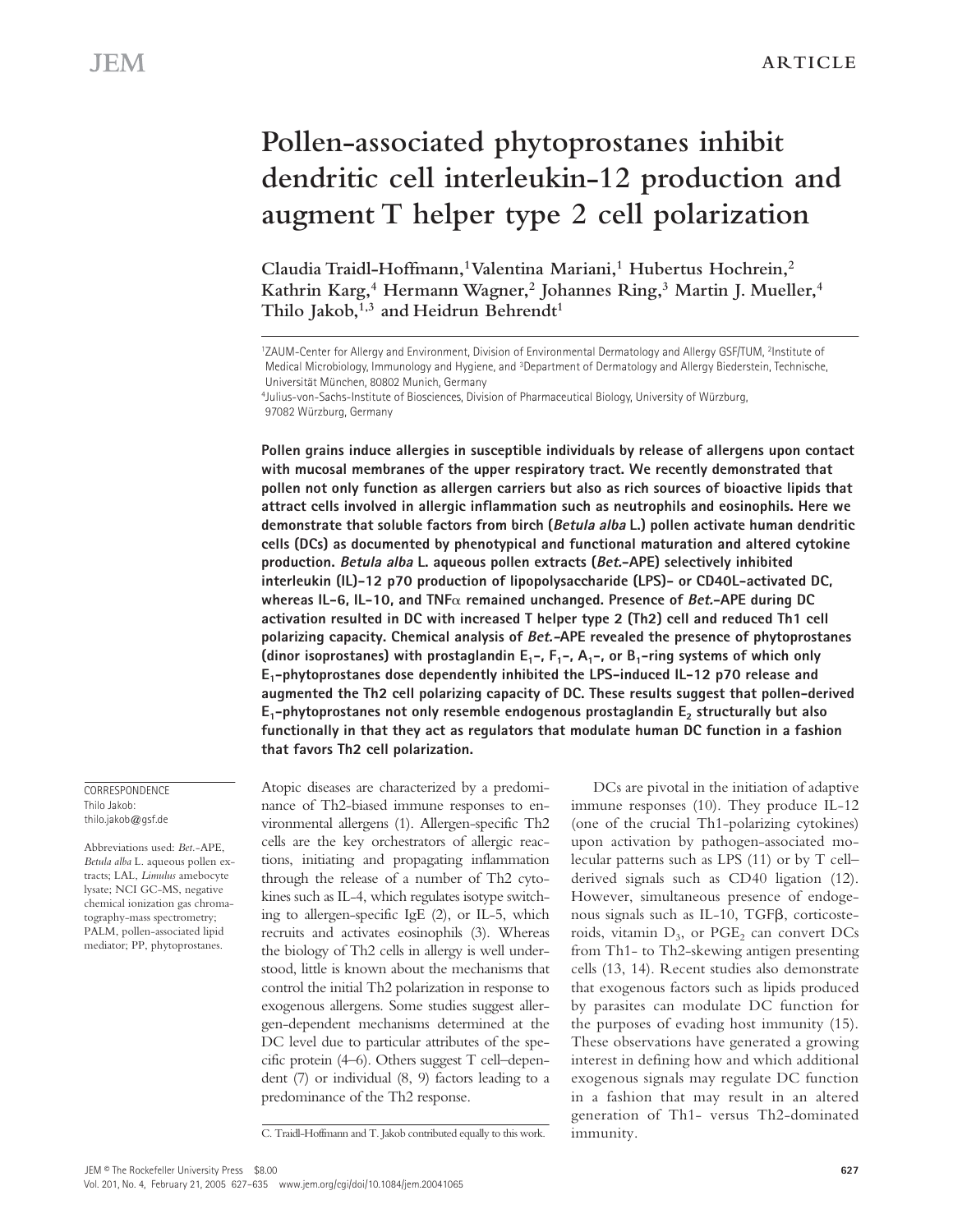# **JEM**

In the context of allergy, pollen grains have simply been regarded as allergen carriers, and little attention has been devoted to nonprotein compounds of pollen. However, individuals are rarely exposed to pure allergens, but rather to particles releasing the allergen such as pollen grains or pollen-derived granules (16–18). Notably, lipids are major components of pollen excine and exsudate (17). In addition, long chain unsaturated fatty acids in pollen, such as linolenic acid, serve as precursors for the biosynthesis of several plant hormones such as dinor isoprostanes, recently termed phytoprostanes (19–21). Phytoprostanes are formed nonenzymatically via autooxidation in plants and structurally resemble prostaglandins and isoprostanes in humans (22, 23). Recent results suggest that phytoprostanes might have an evolutionary ancient function in plant host defense (22, 23). Whereas the physiological role of phytoprostanes in the life cycle of plants is just beginning to emerge, virtually nothing is known about their effects on the human immune response in health and disease.

We demonstrated recently that pollen, under physiological exposure conditions, release not only allergens but also bioactive lipids that activate human neutrophils and eosinophils in vitro (24–26). Here we describe the ability of aqueous birch pollen extracts (*Bet.*-APE) to affect maturation and cytokine release of human DCs that results in an increased capacity to induce Th2 responses in naive T cells. By means of negative chemical ionization gas chromatography-mass



**Figure 1. Bet.-APE effects on DC maturation.** Immature DCs were left untreated (medium), stimulated with LPS (100 ng/ml) or LPS-depleted *Bet*.-APE (1 mg/ml), or simultaneously with both stimuli. Surface marker expression was analyzed after 24 h using flow cytometry. Medium control DCs (thin line) served as reference for all other culture conditions (bold line). Numbers indicate the net mean fluorescence intensity. Representative experiment of  $n = 5$  using DCs from different nonatopic donors.

spectrometry (NCI GC-MS) analysis of *Bet.*-APE, we demonstrate the presence of  $E_1$ -,  $F_1$ -, and  $A_1/B_1$ -phytoprostanes and show that E<sub>1</sub>-phytoprostanes (similar to *Bet.*-APE) dose dependently inhibit IL-12 production and induce an increased Th2-polarizing capacity of human DCs. To the best of our knowledge, this represents the first study demonstrating that plant isoprostanes can affect the outcome of mammalian immune responses.

#### **RESULTS**

### **Induction of phenotypic and functional DC maturation by Bet.-APE**

To investigate the impact of soluble factors released from pollen on the function of human DCs, immature monocytederived DCs were exposed to *Bet.-*APE and phenotypical and functional DC maturation was analyzed. Analysis of *Bet.*-APE by *Limulus* amebocyte lysate (LAL) test revealed substantial quantities of LPS (ranging from 10 to 500 EU/ ml). Elution over polymyxin B columns allowed efficient removal of LPS (<0.05 EU/ml). LPS-depleted *Bet*.-APE was used for all subsequent experiments. Exposure of immature DCs to *Bet.-*APE alone induced an up-regulation of HLA-DR surface expression, whereas the remaining maturation markers (CD40, CD80, CD83, and CD86) remained unchanged (Fig. 1). When DCs were stimulated simultaneously with LPS plus *Bet*.-APE, the presence of *Bet.*-APE resulted in an additional up-regulation effect of CD80, CD86, and HLA-DR surface expression (Fig. 1). The change in surface marker expression was also reflected at a functional level when analyzing the allostimulatory capacity of DCs in MLR. Exposure of immature DCs to *Bet*.-APE alone resulted in an enhanced proliferative response of allogeneic naive T cells (Fig. 2, A and B). Simultaneous DC stimulation with *Bet*.- APE and LPS appeared to cause additive effects (Fig. 2, A and B). The effect of *Bet*.-APE on the allostimulatory activity was dose dependent (Fig. 2 B).



**Figure 2. Bet.-APE induce DCs allostimulatory activity.** (A) Immature DCs were left untreated (medium) or stimulated with LPS (100 ng/ml), *Bet*.-APE (3 mg/ml) alone, or together with LPS (100 ng/ml). After 24 h, DCs were analyzed for their capacity to induce T cell proliferation in naive allogeneic CD4<sup>+</sup> CD45RA<sup>+</sup> T lymphocytes (10<sup>5</sup>/well). (B) DCs (2.5  $\times$  10<sup>4</sup>) stimulated with graded concentrations of *Bet*.-APE alone or together with LPS (100 ng/ml) were coincubated with naive T cells. T cell proliferation was measured by BrDU incorporation after 3 d of coculture. Results are given as mean  $OD \pm SD$  of triplicate cultures and are representative of five independent experiments from different nonatopic donors.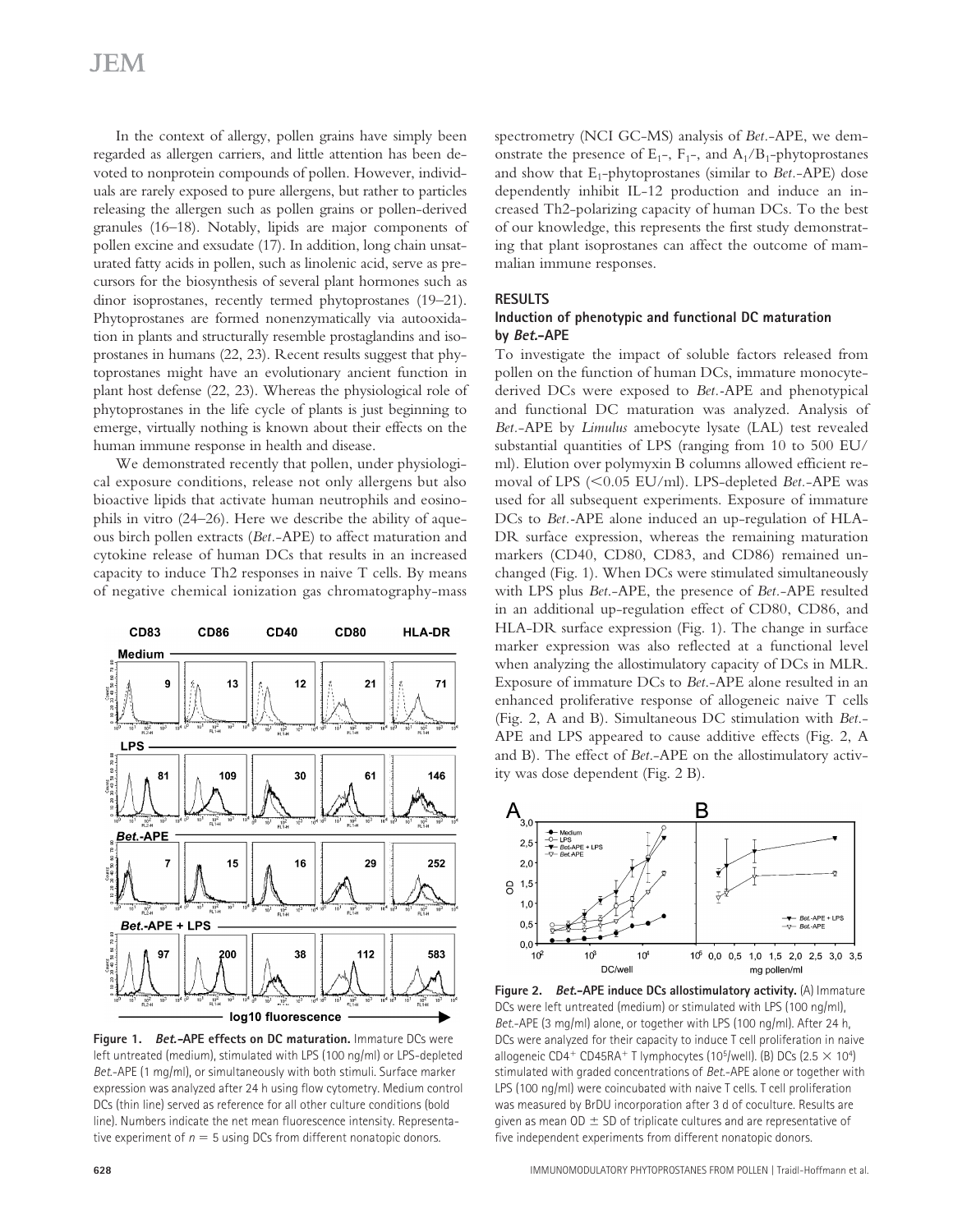#### **Bet.-APE inhibits DC IL-12 production**

Under control conditions (medium) DCs spontaneously released low levels of IL-12 (43.4  $\pm$  18.4 pg/ml,  $n = 6$ ), IL-6  $(393 \pm 280 \text{ pg/ml})$ , TNF $\alpha$  (<78 pg/ml,  $n = 6$ ), and IL-10  $(11.8 \pm 5.3 \text{ pg/ml}, n = 5)$ . LPS stimulation induced an upregulation of these cytokines 82-, 33-, 40-, and 29- fold, respectively. Interestingly, *Bet.*-APE when added simultaneously with LPS dose-dependently inhibited LPS-induced IL-12 p70 release, although it had no significant effect on basal IL-12 production (unpublished data). In contrast, LPSinduced IL-6, IL-10, and TNF- $\alpha$  release was not affected (Fig. 3 A). The inhibition of IL-12 p70 was not due to cytotoxic effects as determined by propidium iodide staining. *Bet.*-APE similarly inhibited the IL-12 p70 production when DCs were activated by CD40 ligation (unpublished data).

IL-12 is a heterodimeric cytokine, consisting of covalently bound p40 and p35 subunits (27). Distinct genes encode each subunit and each gene is independently regulated. To investigate the effects of *Bet*.-APE on IL-12 p40 and p35 mRNA expression DCs were stimulated with LPS in the presence or absence of increasing concentrations of *Bet*.- APE. LPS stimulation resulted in a strong induction of IL-12 p40 mRNA ( $[2^{(-\Delta \Delta \text{CT})}]$ : 1,149  $\pm$  518, *n* = 3) whereas IL-12 p35 mRNA was induced to a lesser degree  $([2^{(-\Delta \Delta \text{CT})}];$  $364 \pm 164$ ,  $n = 3$ ). Simultaneous addition of increasing concentration of *Bet*.-APE lead to a dose-dependent inhibition of IL-12 p40 mRNA expression (Fig. 3 B). In contrast, *Bet*.-APE stimulation seemed to enhance the LPS-induced IL-12 p35 mRNA (Fig. 3 B). These results suggest that *Bet.-* APE–dependent inhibition of IL-12 p70 release is likely to be regulated at the level of IL-12 p40 mRNA expression.

To rule out IL-10 as an autocrine inhibitor of IL-12 production (28) DCs were stimulated with LPS and *Bet*.-APE in the presence or absence of neutralizing anti–IL-10 mAb (10 g/ml; R&D Systems). Although IL-10 neutralizing mAb restored the inhibition of IL-12 release induced by exogenous IL-10 (10 ng/ml; R&D Systems) back to normal, it did not restore IL-12 production inhibited by *Bet*.-APE (Fig. 3 C). To exclude effects of endogenous prostaglandins such as PGE<sub>2</sub>, DCs were stimulated in the presence of the cyclooxygenase inhibitor indomethacin (25 µg/ml). Inhibition of DC cyclooxygenase did not reverse the inhibitory effects of *Bet*.- APE, suggesting that the observed inhibition was independent of endogenous prostaglandin production (Fig. 3 D).

Aqueous extracts of pollen grains from a variety of different plants such as alder, hazel, lilac, mapel, and mugwort displayed similar inhibitory activity on LPS-induced DC IL-12 production (Fig. 3 E), although IL-6 release was not significantly affected, suggesting that the observed immunomodulatory activity is not restricted to birch pollen but rather a more general phenomenon shared by pollen grains from different species.

### **Bet.-APE exposure shifts DC polarizing capacity from Th1 to Th2**

The inhibitory effects of *Bet*.-APE on DC IL-12 production prompted us to analyze the phenotype of primary T cell re-



**Figure 3. Bet.-APE inhibit DC IL-12 but not IL-6 production.** (A) DCs were stimulated with LPS (100 ng/ml) in the presence of increasing concentrations of *Bet*.-APE. After 24 h IL-12 p70, IL-6, TNF $\alpha$ , and IL-10 concentrations were determined in culture supernantants. Data are presented as percentage of LPS-induced cytokine production in order to equalize donor specific variabilities (IL-12 p70  $\bar{x} = 3,599 \pm 1,446$  pg/ml,  $n = 6$ ; IL-6  $\overline{x}$  = 13,069  $\pm$  7,358 pg/ml,  $n = 6$ ; TNF $\alpha \overline{x}$  = 3,068;  $\pm$  440 pg/ ml,  $n = 5$ ; IL-10:  $\bar{x} = 343 \pm 149$  pg/ml,  $n = 5$ ). *Bet.*-APE reduce LPSinduced IL-12 p40 but not IL-12 p35 mRNA levels. (B) Immature DCs were stimulated for 6 h with LPS in presence of increasing concentrations of *Bet*.-APE. Quantitative IL-12 p40 and p35 mRNA analysis was performed. Data is shown as percentage of LPS-induced IL-12 p40 mRNA ( $[2^{-\Delta\Delta CT}]$ : 1,149  $\pm$  518, mean  $\pm$  SEM, *n* = 3) or IL-12 p35 mRNA ([2<sup>{- $\Delta$  $\Delta$ CT}]: 364  $\pm$ </sup> 164, mean  $\pm$  SEM,  $n = 3$ ) expression. *Bet.*-APE-induced inhibition of DC IL-12 release is independent of autocrine IL-10 or endogeneous cyclooxygenase products. (C and D) DC stimulations were performed in the presence of IL-10–neutralizing antibodies (10  $\mu$ g/ml; C) or a cyclooxygenase inhibitor (25  $\mu$ M indomethacine; D). Data is presented as percentage (mean  $\pm$  SEM) of IL-12 p70 production induced by LPS (C: IL-12 p70:  $\bar{x}$  =  $2,481 \pm 416$  pg/ml;  $n = 4$ ; D: IL-12 p70  $\overline{x} = 4,126 \pm 326$  pg/ml;  $n = 3$ ). APE from different species display similar effect on DC IL-12 and IL-6 production. (E) DCs were stimulated with LPS (100 ng/ml) in the presence of increasing concentrations of APE generated from different pollen species. After 24 h, IL-12 p70 and IL-6 levels were determined in culture supernantants (IL-12 p70  $\bar{x}$  = 1,477  $\pm$  426 pg/ml,  $n = 3$ ; IL-6  $\bar{x}$  =  $10,776 \pm 1,463$  pg/ml,  $n = 3$ ).

sponses induced by DCs matured in the presence of *Bet*.- APE. Naive allogeneic T cells primed by LPS-matured DCs differentiated into Th1 lymphocytes with characteristic production of large amounts of IFN- $\gamma$  and low levels of IL-4 (Fig. 4). In contrast, DCs activated by LPS in the presence of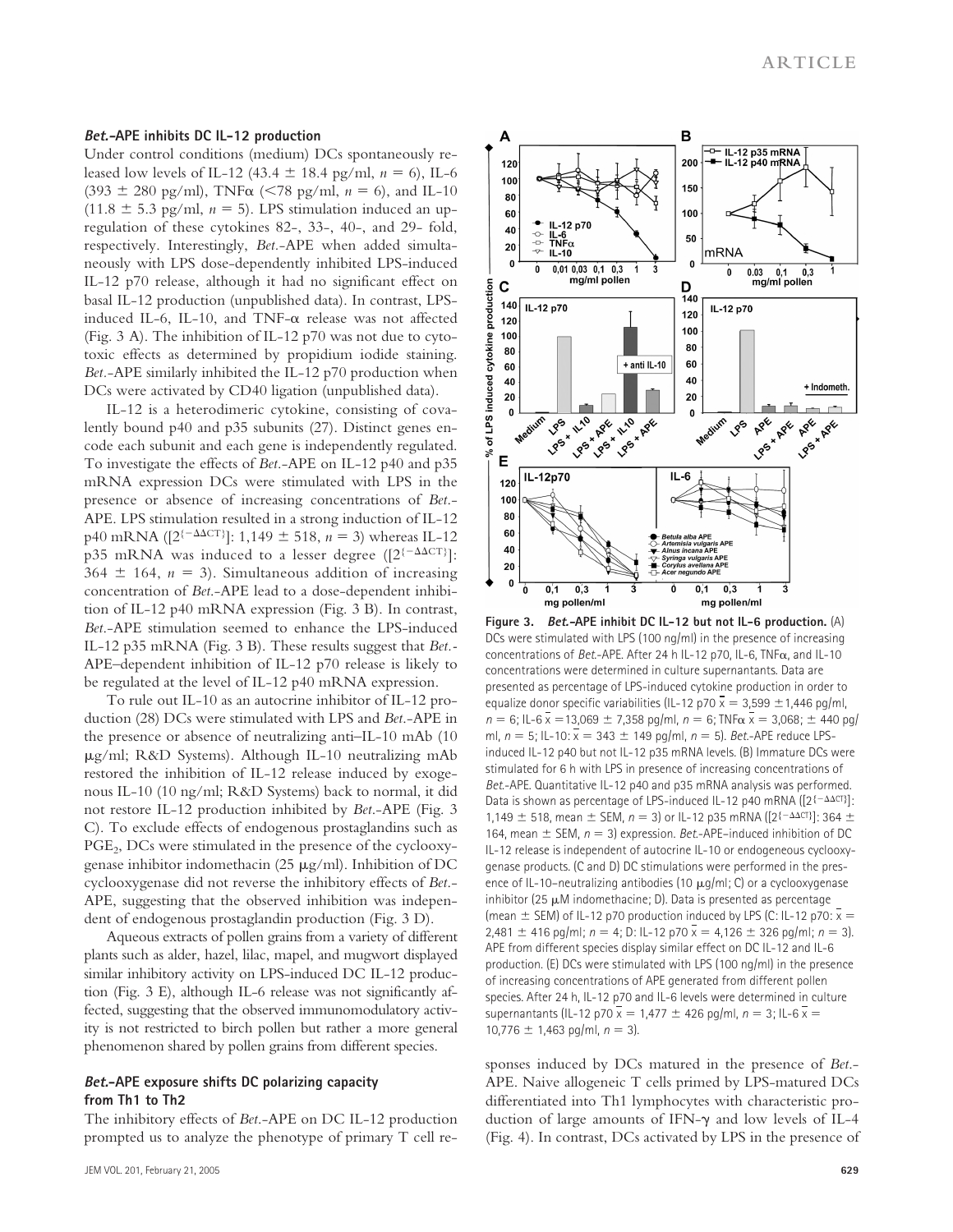

**Figure 4. DCs matured in the presence of Bet.-APE display reduced Th1- and increased Th2-polarizing capacity.** (A) DCs were left untreated or stimulated with *Bet*.-APE (3 mg/ml) in the presence or absence of LPS (100 ng/ml). After 24 h DCs were washed and cocultured with CD4+CD45RA+ allogenic T cells (DC/T cell ratio 1:4) that were expanded for 12 d in the presence of IL-2. T cell polarization was determined by analyzing intracellular IFN- $\gamma$  and IL-4 accumulation via flow cytometry after restimulation with PMA and ionomycin in the presence of brefeldin A during the last 2 h of stimulation. To address, if the *Bet.-*APE–dependent Th2 polarization could be reverted by exogenous IL-12, hrIL-12 (10 ng/ml) was added at the beginning of the coculture of *Bet*.-APE/LPS-treated DCs and T cells. Representative experiment of  $n = 3-6$  (compare Table I). To explore the role of IL-4 in the Th2 polarization induced by *Bet*.-APE–treated DCs, IL-4-neutralizing antibodies (10  $\mu$ g/ml) were added at the beginning of the DC/T cell coculture. Representative experiment of  $n = 3$ .

*Bet*.-APE displayed a dramatically reduced capacity to induce IFN-–producing Th1 cells and a markedly enhanced capacity to induce IL-4–producing Th2 cells. The *Bet*.- APE–induced shift of a primarily Th1-dominated response to a primarily Th2-dominated response was comparable to that obtained under maximal Th2-polarizing condition, i.e., when DCs where stimulated with LPS in the presence of PGE<sub>2</sub> and neutralizing anti–IL-12 mAb was added at the beginning of the MLR (Fig. 4 and Table I). The *Bet*.-APE– induced shift from a Th1- to a Th2-dominated immune response could partially be restored, when exogenous IL-12 was added at the beginning of the DC–T cell coculture (Fig. 4), indicating that indeed inhibition of the DC IL-12 production by *Bet*.-APE plays a crucial role in the observed deviation of the immune response. However, addition of exogenous IL-12 (at concentration exceeding those measured in DC cultures) was not able to restore the response completely, suggesting that besides IL-12 other Th1-driving mediators may be inhibited by exposure of DCs to *Bet*.-APE. In contrast, when IL-4–neutralizing antibodies were added at the beginning of the T cell–DC coculture (Fig. 4 B) induction of Th2 cells was almost completely abrogated, demonstrating that the Th2-polarizing effect of Bet-APE–treated DCs was clearly IL-4 dependent.



**Figure 5. Analysis of phytoprostanes in Bet.-APE**. Representative selected ion monitoring GC–NCI–MS traces of phytoprostanes from birch pollen extracts are shown. (A-C)  $\mathsf{PPE}_1$ ,  $\mathsf{PPA}_1$ , and  $\mathsf{PPB}_1$  were extracted, purified, and analyzed as their corresponding pentafluorobenzyl ester, trimethylsilyl ether PPB<sub>1</sub> derivatives. (A) Endogenous PPE<sub>1</sub> derivatives are identified in the *m/z* 379 ion current chromatogram and quantitated against the [<sup>18</sup>0]PPE<sub>1</sub> internal standard in the *m/z* 381 ion current chromatogram. (B) During sample processing,  $\mathsf{PPA}_1$  isomerize into the thermodynamically more stable  $\mathsf{PPB}_1$  isomers. Thus, the sum of endogenous  $\mathsf{PPA}_1$ and PPB<sub>1</sub> derivatives are identified in the *m*/z 379 ion current chromatogram and quantitated against the [<sup>18</sup>0]PPB<sub>1</sub> internal standard in the *m/z* 381 ion current chromatogram. (C) Endogenous  $PPF_1$  derivatives are identified in the *m/z* 545 ion current chromatogram and quantitated against the [<sup>18</sup>0]<sub>3</sub>PPF<sub>1</sub> internal standard in the *m/z* 551 ion current chromatogram. (D) Prostaglandin and phytoprostane structures. Prostaglandins  $\mathsf{E}_1$ ,  $\mathsf{B}_1$ , and  $\mathsf{F}_{1\alpha}$  (PGE $_1$ , PGB $_1$ , and PGF $_{1\alpha}$ , respectively) are derived from 8,11,14-eicosatrienoic acid via a cyclooxygenase pathway that is present in mammals but not in plants.  $E_1$ -,  $B_1$ -, and  $F_1$ -phytoprostanes (PPE<sub>1</sub>, PPB<sub>1</sub>, and PPF<sub>1</sub>, respectively) are formed nonenzymatically via free radical intermediates. Phytoprostanes, derived from  $\alpha$ -linolenic acid, occur in plants but not in mammals that lack this fatty acid. Two regioisomeric phytoprostanes (types I and II) of each phytoprostane family are present as racemates in plants due to their nonenzymatic formation.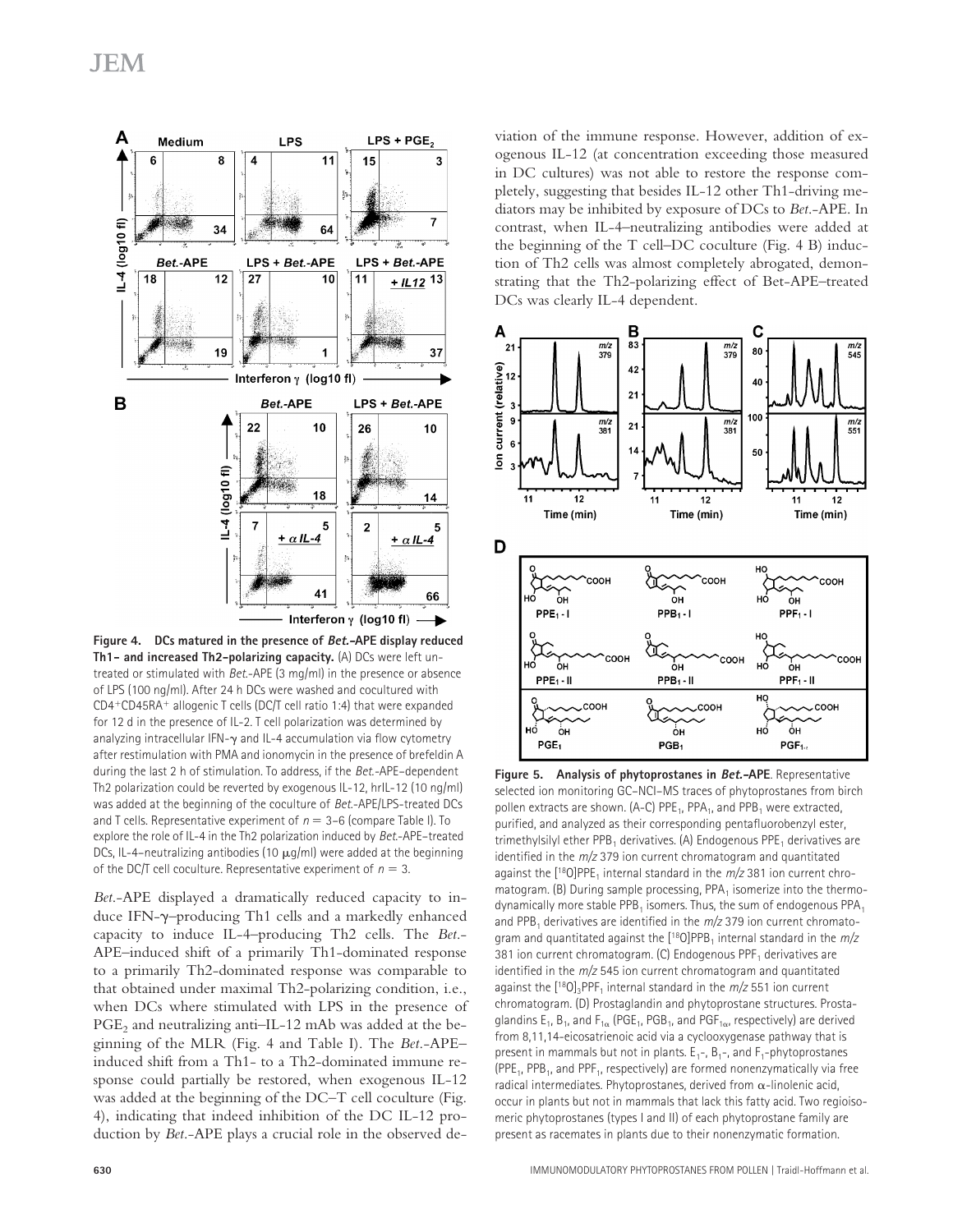| DC stimulation   | $1L - 4 + b$                  | $IFN-\gamma + c$              | $IL-4 + IFN-\gamma + d$ | IL-4/IFN- $\gamma$ ratio <sup>e</sup> | n |
|------------------|-------------------------------|-------------------------------|-------------------------|---------------------------------------|---|
| Medium           | $13.8 \pm 6.4$                | $37.0 \pm 3.39$               | $8.8 \pm 0.4$           | $0.36 \pm 0.05$                       | 6 |
| <b>LPS</b>       | $12.3 \pm 2.4$                | 59.2 $\pm$ 3.7 <sup>f</sup>   | $8.3 \pm 0.8$           | $0.22 \pm 0.05$ <sup>f</sup>          | 6 |
| $LPS + PGE2a$    | $38.8 \pm 6.5$                | $15.5 \pm 4.2$                | $9.7 \pm 2.1$           | $2.5 \pm 0.18$                        | 6 |
| $LPS + Bet.-APE$ | $24.3 \pm 3.8$ <sup>f,g</sup> | $25.8 \pm 4.1$ <sup>f,g</sup> | $8.0 \pm 2.0$           | $1.06 \pm 0.18$ <sup>f,g</sup>        | 6 |
| APE              | $22.3 \pm 2.4$                | $36.9 \pm 2.01$               | $9.7 \pm 0.5$           | $0.6 \pm 0.09$                        | 6 |
| <b>LPS</b>       | $15.7 \pm 3.1$                | 53.7 $\pm$ 4.3                | $10.5 \pm 2.1$          | $0.30 \pm 0.17$                       | 3 |
| $LPS + PPE1$     | $33.3 \pm 0.3$ <sup>f,g</sup> | $36.7 \pm 2.69$               | $14.3 \pm 3.3$          | $0.92 \pm 0.06$ <sup>f,g</sup>        | 3 |
| $LPS + PPF_1$    | $15.0 \pm 0.5$                | 58.7 $\pm$ 6.1                | $10.7 \pm 0.3$          | $0.27 \pm 0.04$                       | 3 |
| $LPS + PPB1-I$   | $18.7 \pm 3.5$                | $55.3 \pm 6.3$                | $11.3 \pm 1.2$          | $0.38 \pm 0.12$                       | 3 |
| $LPS + PPB_1-I$  | $19.0 \pm 2.6$                | $58.0 \pm 6.0$                | $15.7 \pm 2.8$          | $0.35 \pm 0.08$                       | 3 |

**Table I.** *Bet.*-APE and E1-phytoprostanes induce Th2 polarization

®To obtain a maximal Th2 polarization  $\alpha$ lL-12 (10 mg/ml) was added at the beginning of the DC–T cell coculture.

bPercentage of IL-4-producing allogeneic CD4 T cells 12 d after activation by differently activated human DC (see Materials and methods; as determined by intracellular cytokine staining, mean  $\pm$  SEM).

<sup>c</sup>Percentage of IFN-–producing allogeneic CD4 T cells.

 $d$ Percentage of double positive (IL-4 and IFN- $\gamma$ ) cells.

 $e$ Ratio of the percentage of IFN- $\gamma$ – and IL-4–producing cells.

 $fP < 0.05$  as compared to medium control.

 $9P < 0.05$  as compared to LPS stimulation.

#### **Bet.-APE contain substantial amounts of phytoprostanes**

Previously it has been shown that various classes of prostaglandin-like compounds, the phytoprostanes, apparently occur ubiquitously in plants (23). Notably, exceptionally high levels of  $F_1$ -phytoprostanes (PPF<sub>1</sub>) have been observed in organic extracts of birch pollen (21). In an attempt to identify potential candidates responsible for the observed effects of *Bet*.-APE, we quantified levels of phytoprostanes present in *Bet.*-APE by NCI GC-MS (Fig. 5, A–C and Table II). PPF<sub>1</sub> levels in pollen released in aqueous buffer (*Bet.-*APE) were 2.25  $\mu$ g/g pollen. In addition,  $A_1/B_1$ - and  $E_1$ -phytoprostanes were detected in *Bet.*-APE. Interestingly, PPE<sub>1</sub> levels were found to be eightfold more abundant, whereas concentrations of  $PPA_1/B_1$  were found to be threefold less abundant as compared with  $\text{PPF}_1$  (Table II).

E1 -Phytoprostanes inhibit LPS-induced DC IL-12 p70 production and augment DC's capacity to induce Th2 responses. Various prostaglandins have been reported to modulate human DC function and cytokine profile (14, 29). The structural similarity of  $\alpha$ -linolenic acid-derived phytoprostanes and prostaglandins prompted us to analyze whether phytoprostanes identified in *Bet*.-APE (PPE<sub>1</sub>, PPF<sub>1</sub>, and PPA<sub>1</sub>/PPB<sub>1</sub>) showed similar effects on human DCs. For this purpose DCs were activated by LPS in the presence or absence of phytoprostanes or  $PGE<sub>2</sub>$  over a wide range of con-

| Table II. Concentrations of phytoprostanes in Bet.-APE |  |  |
|--------------------------------------------------------|--|--|
|--------------------------------------------------------|--|--|

|                  | Mol Wt | Concentration in<br>$Ret$ -APF <sup>a</sup><br>$(10 \text{ mg/ml})$ | Concentration <sup>a</sup><br>$(\mu q/q$ pollen) | n  |
|------------------|--------|---------------------------------------------------------------------|--------------------------------------------------|----|
| PPE <sub>1</sub> | 326    | 543.6 $\pm$ 41.1 nM                                                 | $17.72 \pm 1.34 \mu q/q$                         | 3  |
| $PPF_1$          | 328    | 68.6 $\pm$ 1.5 nM                                                   | $2.25 \pm 0.05 \,\mu\text{g/g}$                  | 3  |
| $PPA_1/B_1$      | 308    | $23.8 \pm 3.5$ nM                                                   | $0.74 \pm 0.11 \,\mu q/q$                        | -3 |

<sup>a</sup>Phytoprostanes were quantified in 10 mg/ml *Bet.*-APE by GC-NCI-MS (see Materials and methods).

centrations (Fig. 6). As reported previously,  $PGE_2$  dose dependently inhibited the LPS-induced IL-12 p70 release (14), whereas LPS-induced IL-6 production remained unchanged. PPF<sub>1</sub> and PPB<sub>1</sub> did neither affect the LPS-induced IL-12 p70 production nor the LPS-induced IL-6 production. However,  $PPE_1$  markedly inhibited the LPS-induced IL-12 p70 production, without affecting the IL-6 production. The inhibitory effect of  $PPE<sub>1</sub>$  on DC IL-12 production was only observed when DCs were activated (e.g., by LPS) whereas in the absences of activation signals  $\text{PPE}_1$  alone did neither modulate the basal IL-12 production, nor the outcome of the DC induced Th cell response. The inhibition of IL-12 release by  $PPE_1$  was not due to cytotoxic effects, as determined by propidium iodide exclusion. In contrast to the effect on LPS-induced IL-12 production none of the phytoprostanes tested had any significant effect on LPSinduced DC maturation (unpublished data). In addition to



**Figure 6. E1-Phytoprostanes inhibit DC IL-12 production.** Phytoprostanes (PP) identified in *Bet*-APE were analyzed with regard to their effect on DC cytokine production. DCs were stimulated with LPS (100 ng/ ml) in the presence of different phytoprostanes (PPE<sub>1</sub>, PPF<sub>1</sub>, PPB<sub>1</sub>-I, and PPB<sub>1</sub>-II) in nontoxic concentrations (10<sup>-7</sup> M  $-3 \times 10^{-6}$  M). Data is presented as percentage (mean  $\pm$  SEM) of IL-12 p70 (left) or IL-6 (right) production induced by LPS (IL-12 p70  $\overline{x}$  = 1,587  $\pm$  397 pg/ml; IL-6  $\overline{x}$  =  $21,214 \pm 5,422$  pg/ml;  $n = 5$ ).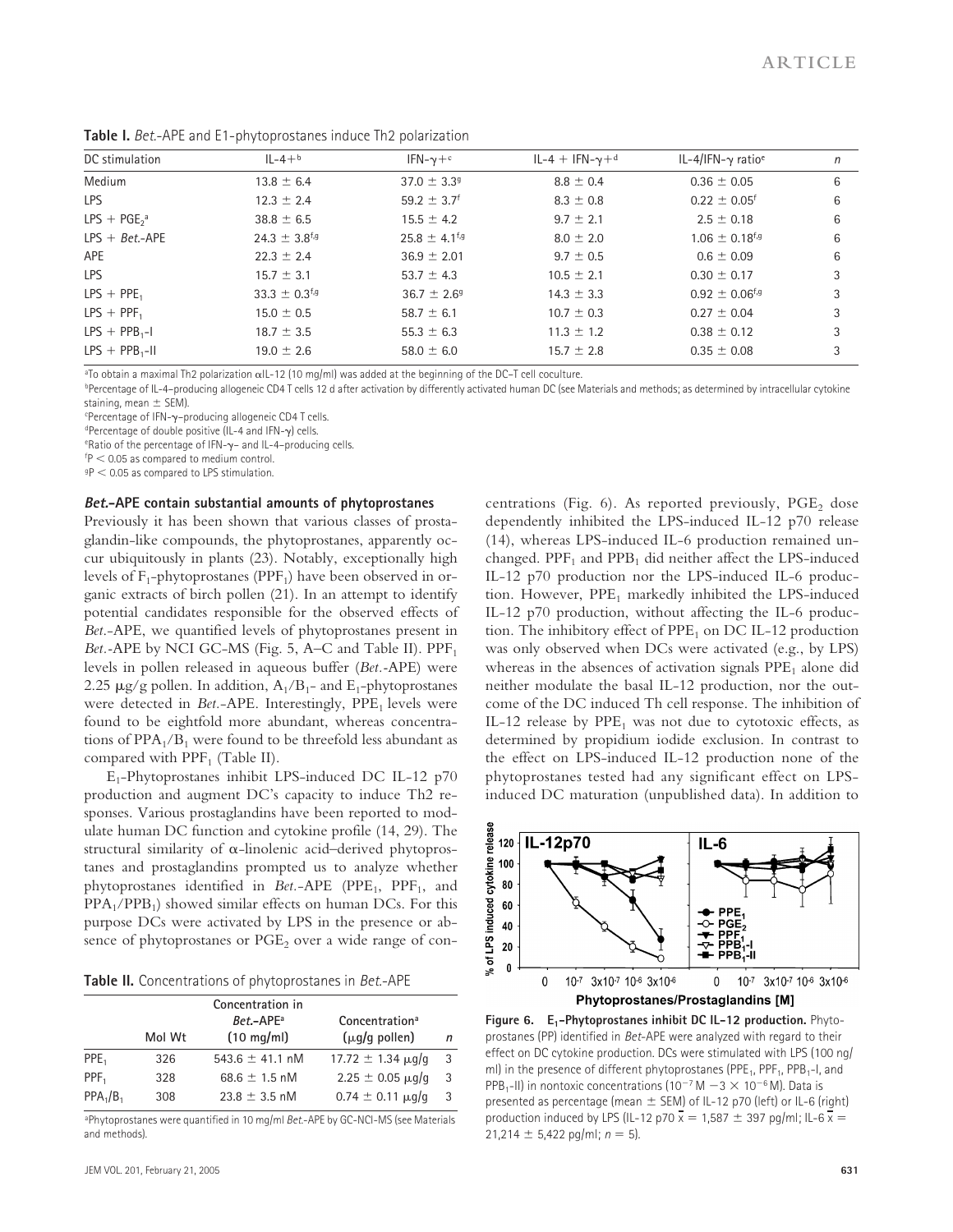phytoprostanes, we recently demonstrated that *Bet.*-APE contain substantial quantities of monohydroxylated derivatives of  $\alpha$ -linolenic and linoleic acid, such as 9- and 13-hydroxyoctadecatrienoate as well as 9- and 13-hydroxyoctadecadienoate (25, 26). Since some of these lipids have been suggested to inhibit the IL-12 production in human macrophages (30) we analyzed their effect on human DCs. Interestingly, none of these mediators  $(10^{-11} - 10^{-5} \text{ M})$  lead to an inhibition of the LPS-induced IL-12 p70 release of human DCs (unpublished data). The PPE<sub>1</sub>-dependent inhibition of DC IL-12 production prompted us to analyze the effects of various phytoprostanes on Th1–Th2 polarizing capacity of DCs. Presence of  $PPE<sub>1</sub>$  but not  $PPF<sub>1</sub>$  or  $PPB<sub>1</sub>$  during LPS-induced DC activation lead to the generation of DCs that displayed an increased capacity to induce Th2 polarization in naive T cells, as determined by intracellular cytokine staining (Table I).

## **DISCUSSION**

Pollen grains are one of the most common inducers of allergic symptoms. Upon contact with mucosal surfaces of the upper respiratory tract, pollen grains rapidly release proteins/allergens into the aqueous phase. On the basis of a genetic susceptibility atopic individuals develop allergen-specific Th2-biased immune responses that ultimately lead to clinical manifestations of IgE-mediated hypersensitivity. Although the biology of Th2 cells in the effector phase of allergy is well understood, little is known about the mechanisms that control the initial Th2 polarization in response to exogenous allergens.

We recently demonstrated that pollen in addition to liberating protein allergens rapidly release various bioactive lipids into the aqueous phase (24–26). These pollen-associated lipid mediators (PALMs) were shown to stimulate and attract cells of the innate immune system, such as neurophil and eosinophil granulocytes (25, 26). Here, we describe the effect of PALMs on the activation and functional maturation of human DCs. In addition, we demonstrate that *Bet*.-APE and certain phytoprostanes identified in *Bet*.-APE modulate the function of human DCs in a fashion that results in a preferential induction of Th2-dominated adaptive immune responses.

Activation of DCs with LPS depleted by *Bet*.-APE (LPS under the detection limit of the LAL test) resulted in moderate DC activation as documented by selective up-regulation of HLA-DR surface expression. When DCs were stimulated simultaneously with LPS plus *Bet*.-APE, the presence of *Bet.-*APE resulted in an additional up-regulation of CD80, CD86, and HLA-DR surface expression. At a functional level *Bet.-*APE–induced DC maturation resulted in an enhanced allostimmulatory activity as demonstrated by enhanced proliferative responses of naive allogeneic T cells. In addition, *Bet*.-APE treatment induced a dose-dependent inhibition of the LPS or CD40L induced IL-12 p70 production of DCs, whereas IL-6, IL-10, and TNF $\alpha$  production was not impaired. Thus, water-soluble factors released from pollen grains are capable to selectively modulate various DC functions, including the inhibition of activation-induced IL- 12 release from human DCs. The reduced IL-12 production was confirmed at mRNA level, demonstrating that regulation occurred predominantly at the level of IL-12 p40 rather than IL-12 p35.

Maturation of DCs is stimulated by factors signaling tissue danger such as microorganisms, dying cells, or proinflammatory cytokines. Recently, a variety of factors has emerged that can limit DC maturation. For example intracellular cAMPelevating agents, such as  $PGE_2$ , inhibit IL-12 and  $TNF\alpha$  and enhance IL-10 expression by LPS-stimulated DCs (14, 31). In contrast, IL-10, glucocorticoids, and vitamin D3 interfere with DC maturation as a whole by blocking the up-regulation of presenting and costimulatory molecules (13, 32, 33). *Bet*.-APE seemed to act independently of the above-cited mechanisms because its activity was not affected by indomethacin or neutralization of endogenous IL-10.

Recently a series of isoprostanes with the characteristic prostaglandin ring systems was discovered in plants and designated phytoprostanes (19). Phytoprostanes are formed via autooxidation, which is initiated by free radical attack of  $\alpha$ -linolenic acid yielding a linolenate radical that readily oxidizes and cyclizes to two regioisomeric, prostaglandin G–like compounds (34). In vivo,  $PPG_1$  may be either reduced to  $\text{PPP}_1$  or converted to  $\text{PPE}_1$ , which itself may be dehydrated and isomerized to  $\text{PPB}_1$  (19, 21).

In the present study we demonstrate for the first time that nonenzymatically formed phytoprostanes such as  $\mathrm{PPE}_1$ ,  $\text{PPF}_1$ , and  $\text{PPB}_1$  are present in aqueous pollen extracts in nanomolar concentrations as identified and quantified by NCI GC-MS (19, 21). Levels of  $\text{PPP}_1$  in organic extracts of birch pollen appear to be approximately 15 times more abundant in organic as compared with aqueous extracts (21). These differences might reflect different extraction efficiencies as well as varying concentrations in pollen from different sources. A survey of PPF<sub>1</sub> levels in fresh pollen from individual *betula pendula* L. trees and different birch species extracted with organic solvents revealed that levels vary greatly and range from 2 to 33  $\mu$ g/g pollen (unpublished data). A similar variance is expected for  $\text{PPE}_1$  levels. Phytoprostane levels in organic extracts reflect lipid peroxidation in pollen, and may only be of limited relevance for estimates of natural exposure levels on the mucus membranes. In contrast, analysis of phytoprostanes levels spontaneously released into the aqueous phase of the buffer used in this study, more closely mimics physiological exposure conditions.

 $PPE<sub>1</sub>$ ,  $PPF<sub>1</sub>$  and  $PPB<sub>1</sub>$  were tested in their capacity to modulate the IL-12 production of human DCs. Interestingly, only  $PPE_1$  but not  $PPF_1$  or  $PPB_1$  inhibited the LPS or CD40induced IL-12 production. Although *Bet*.-APE induced a functional and phenotypical maturation, none of the phytoprostanes tested had any significant effect on DC maturation (unpublished data). The modulatory effect of  $PPE<sub>1</sub>$  on DC IL-12 production and the ensuing T cell response was dependent on the presence of a maturation signal such as LPS or CD40 ligation. The receptors and signal transduction pathways involved in these mechanisms are currently under investigation.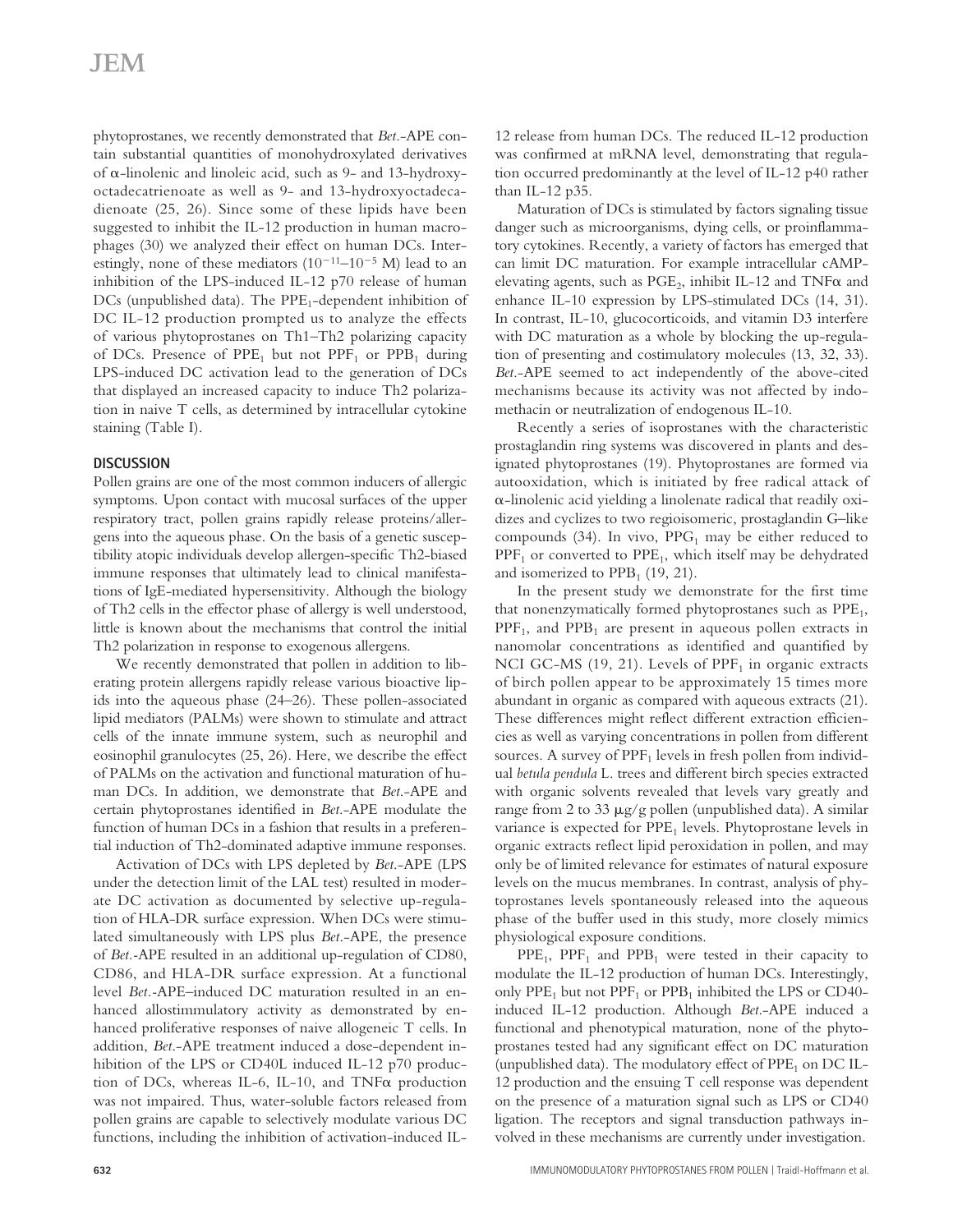It is generally accepted that DCs instruct the immune system to initiate an Ag-specific response by providing naive Th cells with signal 1 (TRC triggering) and signal 2 (costimulation). In addition, it has recently been suggested that immature DCs in peripheral non lymphoid tissue can adopt different Th1- or Th2-promoting effector function, depending on the tissue- and/or pathogen-type context of their activation (14). This DC-dependent component of the initial polarization of naive T cells (signal 3) was suggested to depend on pathogen-derived or -induced endogenous factors present in the local microenvironment at the time of antigen encounter. Our study demonstrates that this signal 3 can also be modulated by exogenous mediators such as phytoprostanes that are released from (under normal circumstances nonpathogenic) pollen grains upon contact with the airway mucosa.

Clearly, any extrapolation of these effects to the in vivo situation would partly depend on the expected concentration of pollen-derived lipids in the nasal or bronchial microenvironment. As demonstrated previously, concentrations of linolenic and linoleic acid in pollen are high (25, 26) and we assume that during pollen season the upper respiratory tract mucosa is exposed to biologically relevant concentration of various oxidized derivatives of these fatty acids. The effects of in vivo exposure to PALMs are currently under investigation.

Collectively, our data provide compelling evidence for the role of exogenous pollen-derived phytoprostanes in the decision-making process of DCs. We suggests that DCs that have been conditioned by PALMs, such as  $E_1$ -phytoprostanes will provide one of the initial signals driving the development and perpetuation of Th2-dominated immune response in pollen allergy.

#### **MATERIALS AND METHODS**

**Reagents and Abs.** Human rIL-4 was obtained from Promocell, human rGM-CSF from Essex, soluble CD40L (sCD40L) from Alexis. Purified LPS (*Escherichia coli* K235-derived LPS; <0.008% protein) was provided by Dr. Stephanie Vogel (University of Maryland, College Park, MD). FITC- or PEconjugated anti–HLA-DR, anti-CD1a, anti-CD86, anti-CD80, anti-CD83, anti-CD1a, anti-IL-4, and anti-IFN- $\gamma$  mAb were purchased from Becton Dickinson, anti-CD4 and anti-CD45RA microbeads from Miltenyi Biotech.

**Preparation of** *Bet.***-APE.** Birch pollen grains (*Betula alba* L.) were obtained from Allergon. *Bet.-*APE were generated by incubation of pollen grains in RPMI 1640 (30 mg/ml) for 30 min at 37°C followed by centrifugation (20 min at 3,345 *g*) and sterile filtration (0.2 m; 24). LPS was measured by LAL assay (Cambrex Bio Science). To deplete LPS, *Bet.-*APE were eluted over polymyxin B columns (Pierce Chemical Co.) leading to LPS concentrations below the detection limit of the assay  $(< 0.05$  EU/ml). LPSdepleted *Bet.*-APE was used for subsequent experiments.

**Monocyte-derived DCs.** Healthy, nonatopic blood donors were characterized by screening for total and specific IgE for common allergens as described recently (25). Monocyte-derived DCs were prepared from peripheral blood of healthy individuals, as described recently (35). In brief, adherent PBMC (>90% pure CD14<sup>+</sup> cells) were cultured at 10<sup>6</sup> cells/ml in RPMI 1640 supplemented with 1 mM sodium pyruvate, 0.1 mM nonessential amino acids, 2 mM L-glutamine, 0.05 mM 2-ME, 100 U/ml penicillin, and 100  $\mu$ g/ ml streptomycin (all from Life Technologies) supplemented with 10% FBS, 500 U/ml human rGM-CSF (Essex Pharma) and 500 U/ml human rIL-4

(Promocell; complete DC medium) at 37°C under 5% CO<sub>2</sub>. At day 5 cells ( 95% CD1a , CD14 ) were harvested and recultured in complete DC medium for 24 h at 37C with or without indicated stimuli in the presence or absence of LPS (100 ng/ml) or soluble CD40L (1 µg/ml; Alexis) followed by addition of a cross-linker (1  $\mu$ g/ml). Aliquots of DC culture supernatants were assayed for IL-12 p70, IL-6, IL-10, and  $TNF\alpha$  by two site ELISAs using antibodies from BD Biosciences as described previously (36).

**Flow cytometry of DCs.** Surface expression of DC maturation markers was analyzed using multicolor flow cytometry as described recently (37). In brief, DCs (either untreated or stimulated for 24 h with LPS in the presence or absence of pollen extracts or phytoprostanes) were harvested, washed, and suspended in cold PBS containing  $5\%$  FCS and  $0.02\%$  NaN $_3$ , and then serially incubated with saturating concentrations of FITC-conjugated mAb, and PE-conjugated mAb. Matched isotype control mAb were used in control samples. Stained cells were analyzed using a FACS Calibur flow cytometer equipped with CellQuest software (Becton Dickinson). Propidium iodide-permeable (nonviable) cells were excluded from analysis.

MLR. Human CD4<sup>+</sup>, CD45RA<sup>+</sup> T cells were purified from nonadherent PBMC from healthy nonatopic donors using magnetic cell sorting column separators with anti-CD4 and anti-CD45RA microbeads (Miltenyi Biotec). Differently stimulated DCs (24 h) were washed and cocultured with magnetic cell sorting–purified allogeneic naive CD4<sup>+</sup>, CD45RA<sup>+</sup> T cells (10<sup>5</sup> cells/well) in complete RPMI with 5% human serum. Cell proliferation was quantified using a BrdU cell proliferation ELISA (Amersham Biosciences). To analyze T cell polarization, DC/T cell cocultures were incubated in a 96-well plate at a DC/T ratio of 1:4 and T cells were subsequently expanded in 24-well plates in medium supplemented with IL-2 (20 U/ml; Chiron Corp.). LPS-activated DCs (24 h) were harvested, washed twice, and used for priming to generate Th1-polarized T cells ("Th1 control"). Th2-polarized T cells ("Th2 control") were generated by using DCs that were activated (24 h) with LPS in the presence of  $PGE_2$  (10<sup>-6</sup> M; Qbiogene). In addition, neutralizing anti-IL-12 mAb (10 µg/ml; BD Biosciences) was added at the beginning of the DC/T cell coculture in order to generate a maximal Th2 polarization.

**Intracellular cytokine staining.** After 12 d of culture, T cells were restimulated with PMA (20 ng/ml; Sigma-Aldrich) and ionomycin (1 µg/ml; Sigma-Aldrich) for 6 h and examined for intracellular IFN- $\gamma$  and IL-4 accumulation. To prevent cytokine secretion, Brefeldin A (10 µg/ml; Sigma-Aldrich) was added for the final 2 h. T cells were fixed (2% paraformaldehyde), permeabilized (0.5% saponin), and stained with FITC-conjugated mouse anti-IFN- $\gamma$  and PE-conjugated rat anti-IL-4 mAb or isotype-matched control mAb and analyzed by flow cytometry as described previously (38).

**Quantitative mRNA analysis.** Total RNA was extracted from purified DCs after a 6-h incubation with the indicated stimuli using peqGOLD RNAPure buffer (Peqlab). RNA was reverse transcribed using random hexamer primers (Roche). PCR reactions for IL-12 p40 and p35 (Assay on Demand; Applied Biosystems) were run on an ABI PRISM 7700 Sequence Detection System device (Applied Biosystems) using the following program: 10 min at 94°C followed by 40 cycles of 15 s at 95°C, and 60 s at 55°C. 18 s RNA served as housekeeping gene.

**Analysis of PPE<sup>1</sup> , PPA1/B<sup>1</sup> , and PPF<sup>1</sup> by NCI GC-MS.** Aqueous extracts (20 ml) of birch pollen (200 mg) were treated with 10 ml of a saturated NaCl solution in water containing 0.05% butylated hydroxytoluene (wt/vol), 20 mg of triphenylphosphine, 0.2 ml of 1 M citric acid, and isotopically labeled phytoprostane standards. Phytoprostanes were extracted with diethyl ether, purified, derivatized, and analyzed by NCI GC-MS as described previously (21).

**Preparation of PPE<sub>1</sub>, PPB<sub>1</sub>, and PPF<sub>1</sub>.** Racemic E<sub>1</sub>- and F<sub>1</sub>-phytoprostanes were prepared by autoxidation of  $\alpha$ -linolenic acid and purified as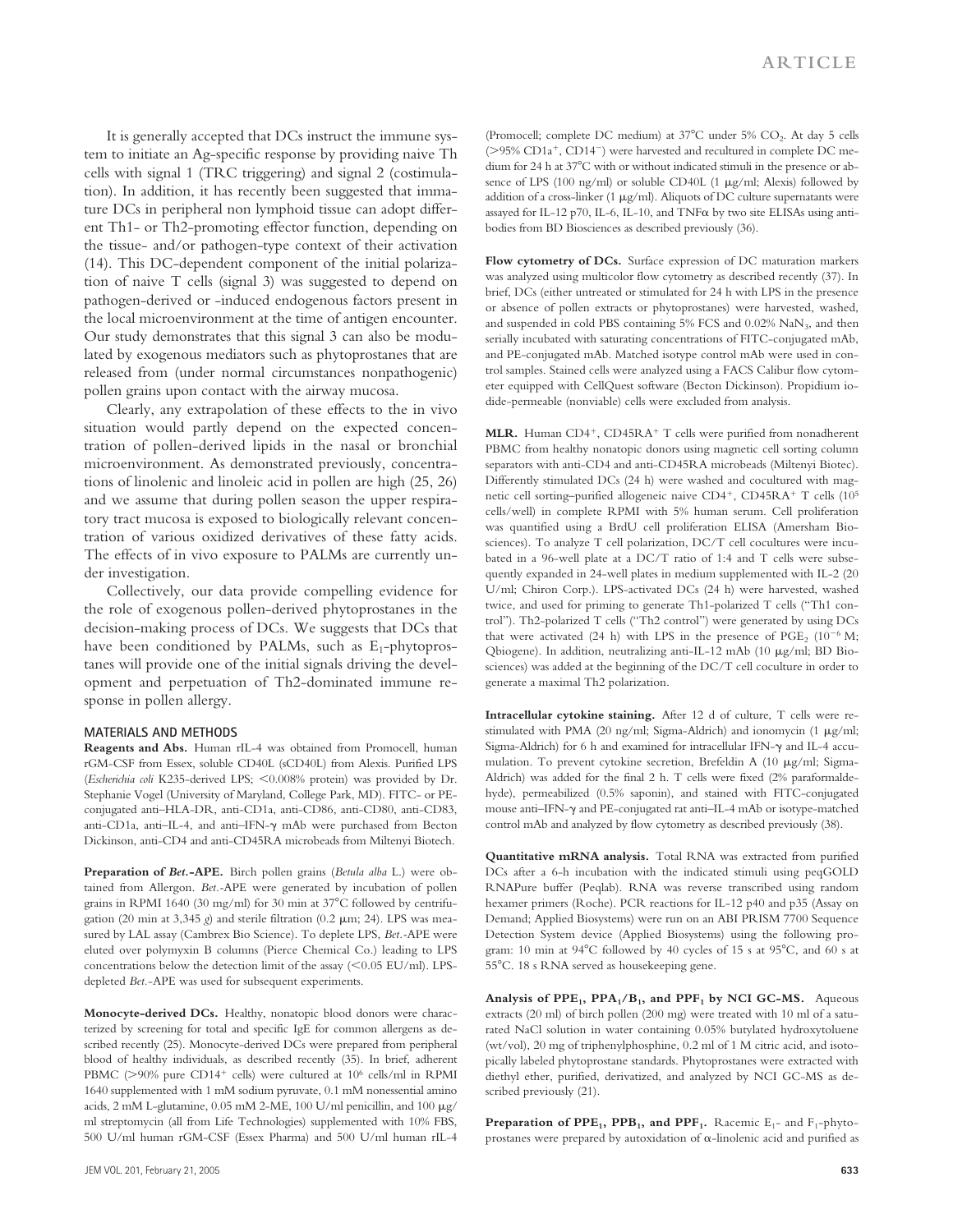# JEM

described previously (19, 21).  $B_1$ -Phytoprostanes were obtained by basecatalyzed isomerization of  $E_1$ -phytoprostanes (21).

**Statistic.** Student's paired *t* test was used to compare groups and ratios of IL-4– or IFN- $\gamma$ –producing T cells induced by differently stimulated DCs.  $P < 0.05$  was considered significant.

The excellent technical assistance of Britta Dorn, Cornelia Wagner, Alexandra Rizos, and Gabi Pleyl-Wisgickl is gratefully acknowledged. We thank Dr. Mark C. Udey (National Cancer Institute) for critically reading the manuscript.

The study was supported by a grant to T. Jakob and C. Traidl-Hoffmann from the German Federal Ministry of Science and Education (BMBF 01GC0104). V. Mariana was supported by a research fellowship from the Bayerische Forschungsstiftung. C. Traidl-Hoffmann is a recipient of the Bayerische Habilitationsförderpreis.

The authors have no conflicting financial interests.

#### **Submitted: 1 June 2004 Accepted: 10 December 2004**

#### **REFERENCES**

- 1. Wierenga, E.A., M. Snoek, C. de Groot, I. Chretien, J.D. Bos, H.M. Jansen, and M.L. Kapsenberg. 1990. Evidence for compartmentalization of functional subsets of CD2+T lymphocytes in atopic patients. *J*. *Immunol.* 144:4651–4656.
- 2. Lundgren, M., U. Persson, P. Larsson, C. Magnusson, C.I. Smith, L. Hammarstrom, and E. Severinson. 1989. Interleukin 4 induces synthesis of IgE and IgG4 in human B cells. *Eur. J. Immunol.* 19:1311–1315.
- 3. Walker, C., M.K. Kaegi, P. Braun, and K. Blaser. 1991. Activated T cells and eosinophilia in bronchoalveolar lavages from subjects with asthma correlated with disease severity. *J. Allergy Clin. Immunol.* 88:953–942.
- 4. Bellinghausen, I., P. Brand, I. Bottcher, B. Klostermann, J. Knop, and J. Saloga. 2003. Production of interleukin-13 by human dendritic cells after stimulation with protein allergens is a key factor for induction of T helper 2 cytokines and is associated with activation of signal transducer and activator of transcription-6. *Immunology.* 108:167–176.
- 5. Charbonnier, A.S., H. Hammad, P. Gosset, G.A. Stewart, S. Alkan, A.B. Tonnel, and J. Pestel. 2003. Der p 1-pulsed myeloid and plasmacytoid dendritic cells from house dust mite-sensitized allergic patients dysregulate the T cell response. *J. Leukoc. Biol.* 73:91–99.
- 6. Ghaemmaghami, A.M., L. Gough, H.F. Sewell, and F. Shakib. 2002. The proteolytic activity of the major dust mite allergen Der p 1 conditions dendritic cells to produce less interleukin-12: allergen-induced Th2 bias determined at the dendritic cell level. *Clin. Exp. Allergy.* 32: 1468–1475.
- 7. Akdis, M., A. Trautmann, S. Klunker, I. Daigle, U.C. Kucuksezer, W. Deglmann, R. Disch, K. Blaser, and C.A. Akdis. 2003. T helper (Th) 2 predominance in atopic diseases is due to preferential apoptosis of circulating memory/effector Th1 cells. *FASEB J.* 17:1026–1035.
- 8. Bellinghausen, I., U. Brand, J. Knop, and J. Saloga. 2000. Comparison of allergen-stimulated dendritic cells from atopic and nonatopic donors dissecting their effect on autologous naive and memory T helper cells of such donors. *J. Allergy Clin. Immunol.* 105:988–996.
- 9. Hammad, H., A.S. Charbonnier, C. Duez, A. Jacquet, G.A. Stewart, A.B. Tonnel, and J. Pestel. 2001. Th2 polarization by Der p 1-pulsed monocyte-derived dendritic cells is due to the allergic status of the donors. *Blood.* 98:1135–1141.
- 10. Jakob, T., C. Traidl-Hoffmann, and H. Behrendt. 2002. Dendritic cells: the link between innate and adaptive immunity in allergy. *Curr. Allergy Asthma Rep.* 2:93–95.
- 11. Macatonia, S.E., N.A. Hosken, M. Litton, P. Vieira, C.S. Hsieh, J.A. Culpepper, M. Wysocka, G. Trinchieri, K.M. Murphy, and A. O'Garra. 1995. Dendritic cells produce IL-12 and direct the development of Th1 cells from naive CD4 T cells. *J. Immunol.* 154:5071–5079.
- 12. Cella, M., D. Scheidegger, K. Palmer-Lehmann, P. Lane, A. Lanzavecchia, and G. Alber. 1996. Ligation of CD40 on dendritic cells triggers production of high levels of interleukin-12 and enhances T cell stimula-

tory capacity: T-T help via APC activation. *J. Exp. Med.* 184:747–752.

- 13. De Smedt, T., M. Van Mechelen, G. De Becker, J. Urbain, O. Leo, and M. Moser. 1997. Effect of interleukin-10 on dendritic cell maturation and function. *Eur. J. Immunol.* 27:1229–1235.
- 14. Kalinski, P., C.M. Hilkens, E.A. Wierenga, and M.L. Kapsenberg. 1999. T cell priming by type-1 and type-2 polarized dendritic cells: the concept of a third signal. *Immunol. Today.* 20:561–567.
- 15. Angeli, V., C. Faveeuw, O. Roye, J. Fontaine, E. Teissier, A. Capron, I. Wolowczuk, M. Capron, and F. Trottein. 2001. Role of the parasite-derived prostaglandin D2 in the inhibition of epidermal Langerhans cell migration during schistosomiasis infection. *J. Exp. Med.* 193: 1135–1147.
- 16. Schappi, G.F., C. Suphioglu, P.E. Taylor, and R.B. Knox. 1997. Concentrations of the major birch tree allergen Bet v 1 in pollen and respirable fine particles in the atmosphere. *J. Allergy Clin. Immunol.* 100: 656–661.
- 17. Traidl-Hoffmann, C., A. Kasche, A. Menzel, T. Jakob, M. Thiel, J. Ring, and H. Behrendt. 2003. Impact of pollen on human health: more than allergen carriers? *Int. Arch. Allergy Immunol.* 131:1–13.
- 18. Behrendt, H., and W.M. Becker. 2001. Localization, release and bioavailability of pollen allergens: the influence of environmental factors. *Curr. Opin. Immunol.* 13:709–715.
- 19. Mueller, M.J. 1998. Radically novel prostaglandins in animals and plants: the isoprostanes. *Chem. Biol.* 5:R323–R333.
- 20. Parchmann, S., and M.J. Mueller. 1998. Evidence for the formation of dinor isoprostanes E<sup>1</sup> from alpha-linolenic acid in plants. *J. Biol. Chem.* 273:32650–32655.
- 21. Imbusch, R., and M.J. Mueller. 2000. Formation of isoprostane F(2) like compounds (phytoprostanes F(1)) from alpha-linolenic acid in plants. *Free Radic. Biol. Med.* 28:720–726.
- 22. Thoma, I., C. Loeffler, A.K. Sinha, M. Gupta, M. Krischke, B. Steffan, T. Roitsch, and M.J. Mueller. 2003. Cyclopentenone isoprostanes induced by reactive oxygen species trigger defense gene activation and phytoalexin accumulation in plants. *Plant J.* 34:363–365.
- 23. Mueller, M.J. 2004. Archetype signals in plants: the phytoprostanes. *Curr. Opin. Plant Biol.* 7:441–448.
- 24. Behrendt, H., A. Kasche, C. Ebner von Eschenbach, U. Risse, J. Huss-Marp, and J. Ring. 2001. Secretion of proinflammatory eicosanoid-like substances precedes allergen release from pollen grains in the initiation of allergic sensitization. *Int. Arch. Allergy Immunol*. 124:121-125.
- 25. Traidl-Hoffmann, C., A. Kasche, T. Jakob, M. Huger, S. Plötz, I. Feussner, J. Ring, and H. Behrendt. 2002. Lipid mediators from pollen act as chemoattractants and activators of polymorphonuclear granulocytes. *J. Allergy Clin. Immunol.* 109:831–838.
- 26. Plötz, S., C. Traidl-Hoffmann, I. Feussner, A. Kasche, J. Ring, T. Jakob, and H. Behrendt. 2004. Chemotaxis and activation of human peripheral blood eosinophils induced by pollen associated lipid mediators. *J. Allergy Clin. Immunol.* 113:1152–1160.
- 27. Trinchieri, G. 2003. Interleukin-12 and the regulation of innate resistance and adaptive immunity. *Nat. Rev. Immunol.* 3:133–146.
- 28. Demangel, C., P. Bertolino, and W.J. Britton. 2002. Autocrine IL-10 impairs dendritic cell (DC)-derived immune responses to mycobacterial infection by suppressing DC trafficking to draining lymph nodes and local IL-12 production. *Eur. J. Immunol.* 32:994–1002.
- 29. Gosset, P., F. Bureau, V. Angeli, M. Pichavant, C. Faveeuw, A.B. Tonnel, and F. Trottein. 2003. Prostaglandin  $D_2$  affects the maturation of human monocyte-derived dendritic cells: consequence on the polarization of naive Th cells. *J. Immunol.* 170:4943–4952.
- 30. Chung, S.W., B.Y. Kang, S.H. Kim, Y.K. Pak, D. Cho, G. Trinchieri, and T.S. Kim. 2000. Oxidized low density lipoprotein inhibits interleukin-12 production in lipopolysaccharide-activated mouse macrophages via direct interactions between peroxisome proliferator-activated receptor-gamma and nuclear factor-kappa B. *J. Biol. Chem.* 275: 32681–32687.
- 31. Eigler, A., B. Siegmund, U. Emmerich, K.H. Baumann, G. Hartmann, and S. Endres. 1998. Anti-inflammatory activities of cAMP-elevating agents: enhancement of IL-10 synthesis and concurrent suppression of TNF production. *J. Leukoc. Biol.* 63:101–107.